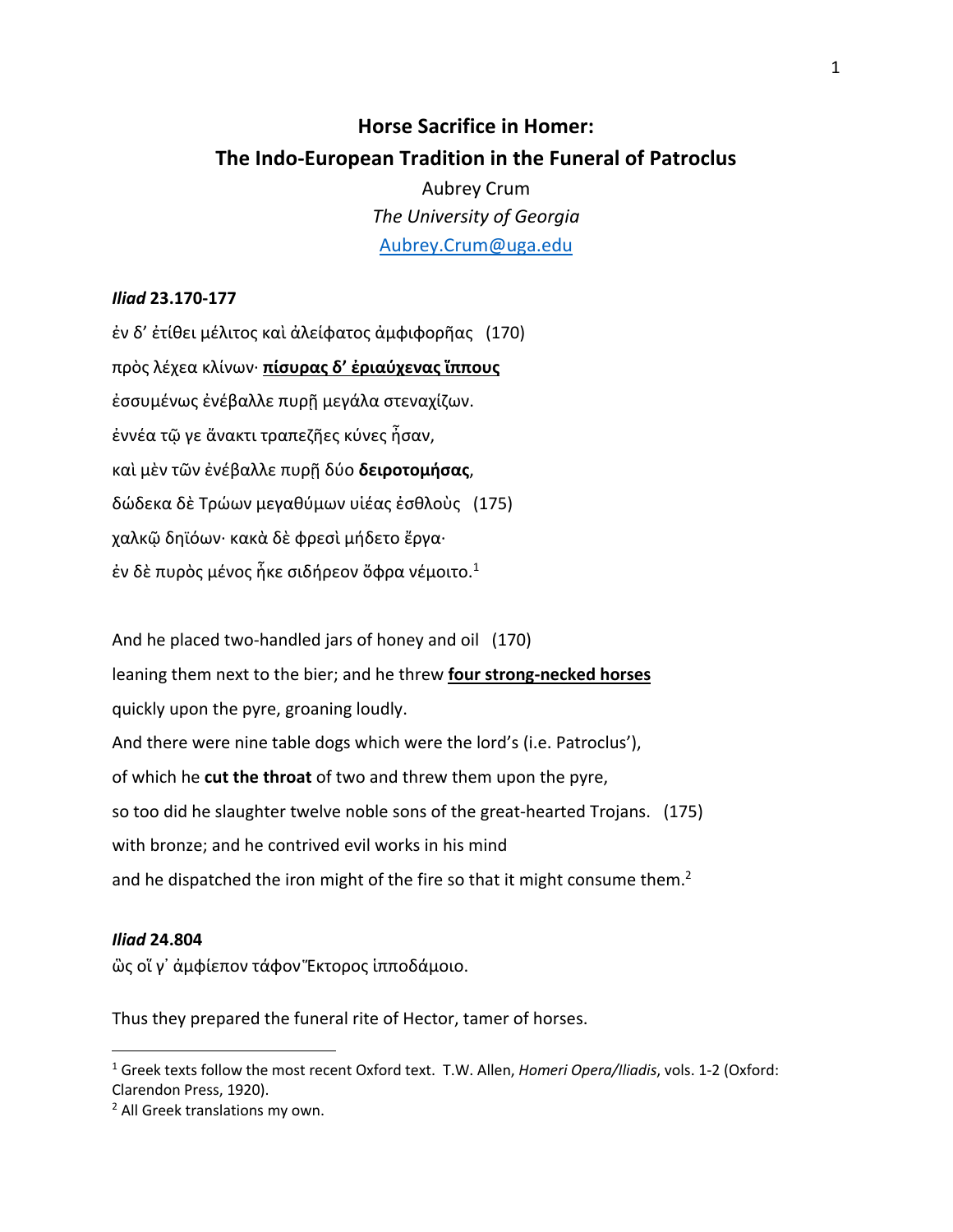## **Hittite** *Šalliš Waštaiš Ritual*

**KUB 30.25 + 39.4 + KBo 41.117**

nu SAG.DUMEŠ **ANŠE.KUR.RAMEŠ** S[AG.DU] MEŠ GU4 HI.A *ku-wa-pí wa-ra-a[n-da-at]*

"and, where the heads of **horses** <and> the h[ead]s of oxen were burned…"3

## **Indic** *aśvamedha* **ritual**

## **RV I.162.21**

ná vá u etán mriyase ná risyasi devam í desi pathíbih sugéhih

You do not die nor are you harmed. You go to the gods along easygoing paths.<sup>4</sup>

Greek θεράπων < Hittite *tarpašša/tarpan(alli)* ?

<sup>3</sup>Transliteration and Translation from Kassian, Korolëv, and Sidel'tsev, *Hittite Funerary Ritual: šalliš waštaiš* (Münster: Ugarit-Verlag, 2002), 323.

<sup>4</sup> Transliteration and translation from Stephanie Jamison, *Sacrificed Wife/Sacrificer's Wife: Women, Ritual, and Hospitality in Ancient India* (Oxford: Oxford University Press, 1996), 78.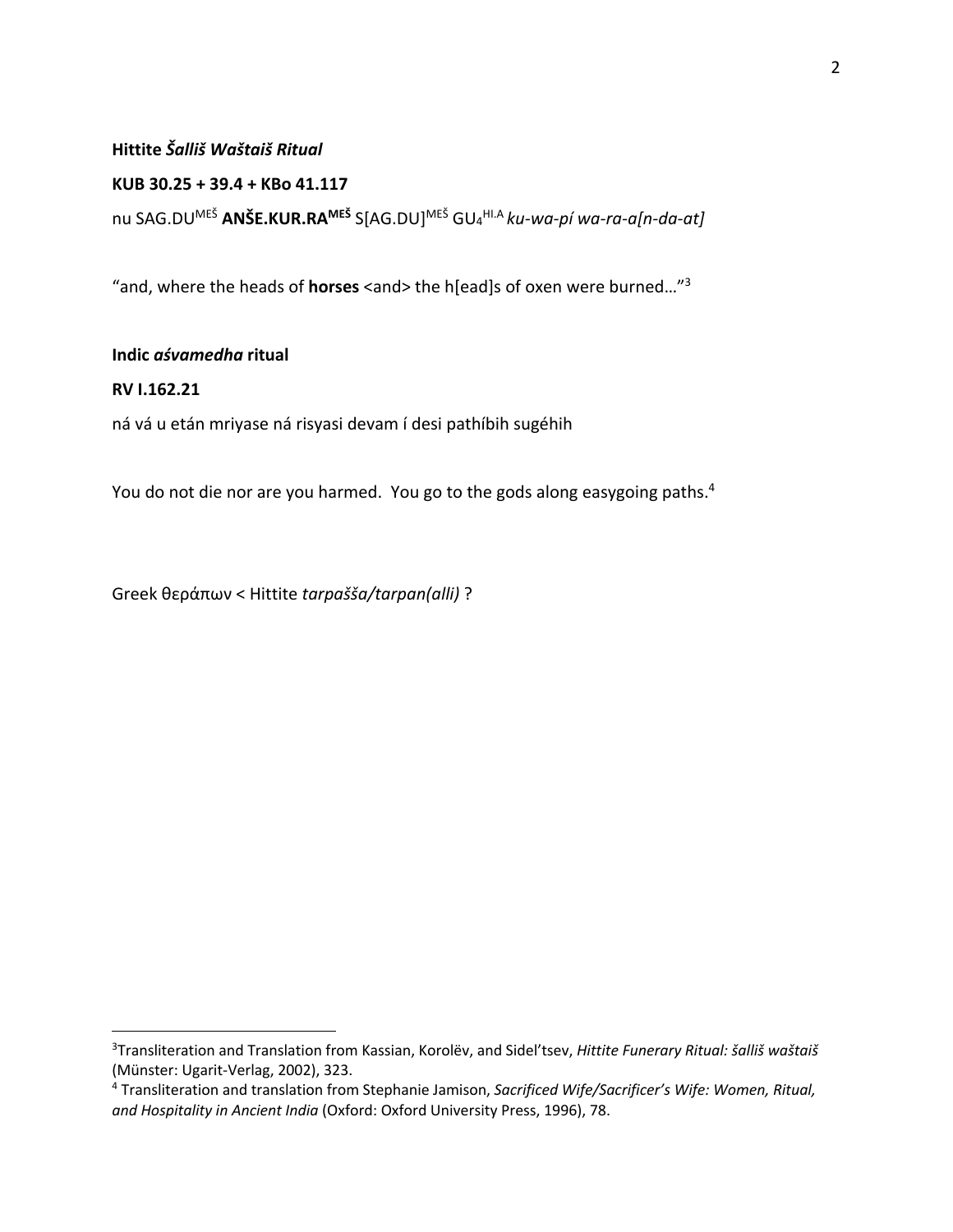#### **Bibliography**

Alexander, Caroline. "On Translating Homer's Iliad." *Daedalus 145*, no. 2 (2016): 50-58.

- Allan, William. "Arms and the Man: Euphorbus, Hector, and the Death of Patroclus." *Classical Quarterly* 55, no. 1 (2005): 1-16.
- Allen, T.W. *Homeri Opera/Iliadis*, vols. 1-2. Oxford: Clarendon Press, 1920.
- Collins, Billie Jean. "Hero, Field Master, King: Animal Mastery in Hittite Texts and Iconography." *The Master of Animals in Old World Iconography*, edited by Derek B. Counts and Bettina Arnold, 59-74. Budapest: Archaeolingua, 2010.
- Cunliffe, Richard John. *A Lexicon of the Homeric Dialect: Expanded Edition*. Norman: University of Oklahoma Press, 2012.
- Fortson IV, Benjamin W. *Indo-European Language and Culture: An Introduction.* Maiden: Blackwell Publishing, 2005.
- Garland, R.S.J. "Γέρας θανόντων: An Investigation into the Claims of the Homeric Dead." *Ancient Society*, vol. 15 (1984): 5-22.
- Haas, Volkert. *Geschichte der hethitischen Religion*. Leiden: Brill, 1994.
- Jamison, Stephanie W. *Sacrificed Wife/Sacrificer's Wife: Women, Ritual, and Hospitality in Ancient India*. Oxford: Oxford University Press, 1996.
- Jamison Stephanie W., and Joel P. Brereton. *The Rigveda: The Earliest Religious Poetry of India*. Oxford, Oxford University Press, 2014.
- Kassian, Alexei, Andrej Korolëv, and Andrej Sidel'tsev. *Hittite Funerary Ritual: šalliš waštaiš*. Münster: Ugarit-Verlag, 2002.
- Kirk, G. S. *Homer and the Epic*. Cambridge: Cambridge University Press, 1965.
- Kitts, Margo. *Sanctified Violence in Homeric Society: Oath-Making Rituals and Narratives in the Iliad*. Cambridge: Cambridge University Press, 2005.
- Lateiner, Donald. *The Homer Encyclopedia*, vol. 1, "Body Language," edited by Margalit Finkelberg. Oxford: Wiley-Blackwell, 2011.
- Liddell, Henry George, and Robert Scott. *A Greek-English Lexicon*. Oxford: Clarendon Press, 1996.